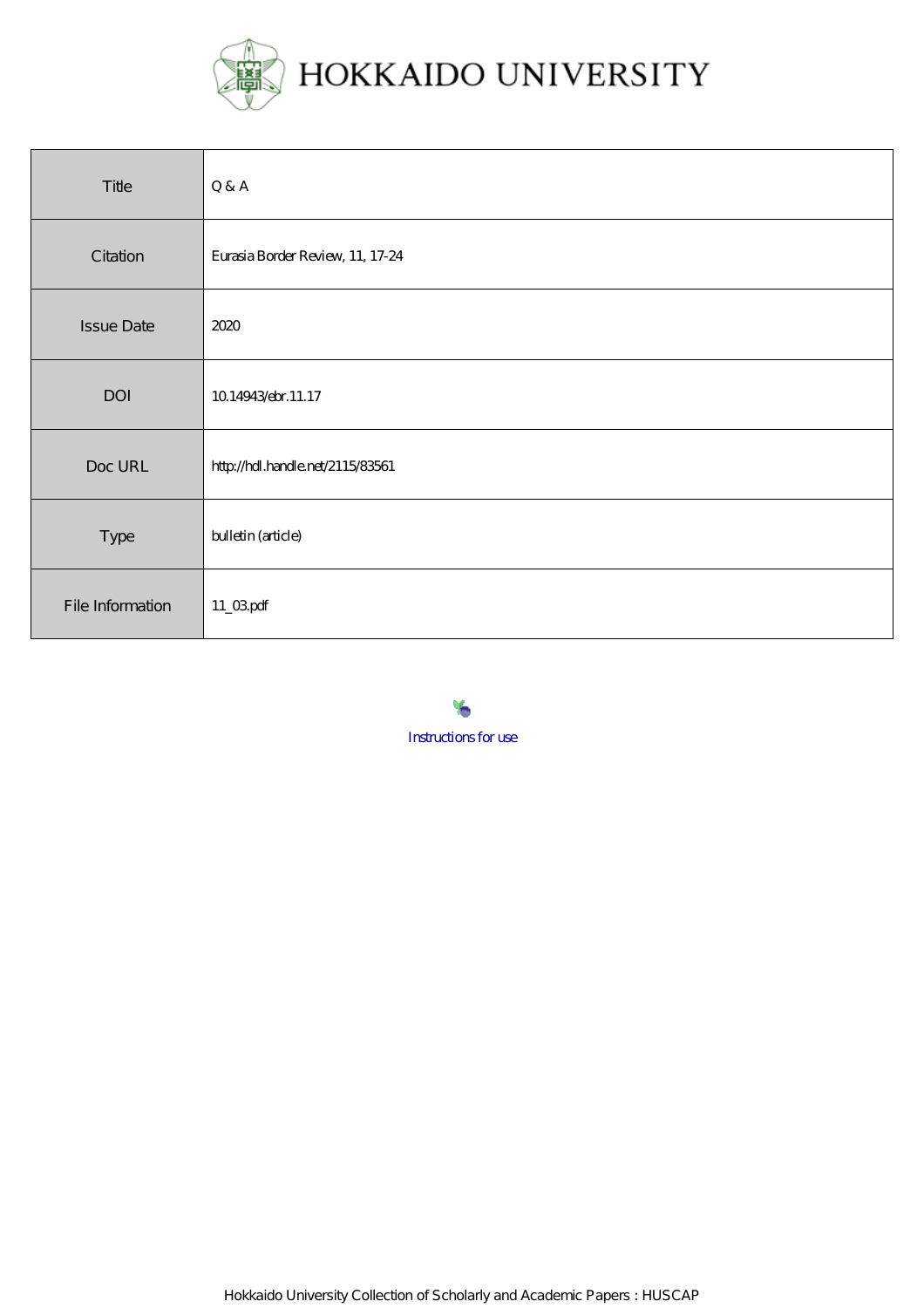# **Q & A**

## **Fuminori Kawakubo:**

Okay, thank you very much for a fascinating special lecture, Prof. Janczak. Based on your special lecture, we can now discuss how COVID 19 and the global pandemic have affected the Northeast Asian community and the rest of international society. I believe that it is important to compare regional responses from an interdisciplinary perspective; we have a lot of scholars from different parts of the world today. We will now turn to our distinguished commentator, Prof. Suzuki. Prof. Suzuki, now you have the floor. Please could you give your comments in 10 minutes or so.

### **Kazuto Suzuki:**

Ten minutes, okay. Prof. Janczak, thank you very much. It was a very, very interesting discussion and very interesting paper. My name is Kazuto Suzuki. I've long been working on European affairs. I did my Ph.D. study in the Sussex European Institute at the University of Sussex, where I was working with Prof. Helen Wallace. So I have some basic understanding of what European integration means and how Schengen works.

A good paper always has a lot of interesting points to discuss. One of the issues I would like to discuss with you is whether it is really the borders of the sovereign state that matter? I think you mentioned that the border divides who is us and who is them, and I think that is true. But given the pandemic situation, there are a number of places, for example, currently certain states in the United States, like New York, New Jersey and Connecticut, which are demanding that visitors from other states, other states in United States, self-quarantine for 14 days. Cities in the UK like Leicester is now shutdown while other cities in the vicinity are not.

There are borders, which are not necessarily lines of separation based on political units, like sovereign states. They may be distinguished as cities, states, regions, you name it. You have the unit of community and you try to protect the community, which is not necessarily a state. So, should we understand this pandemic situation as the end of the sovereign borderless situation or is it just a temporary measure to distinguish communities, which are not necessarily sovereign states but which are political units. So, that's one of the questions.

The second question I'd like to ask is to what extent will the economy overcome the fear of spreading disease. For example, there are many countries, including Europe and United States as well as Japan, where there are always tensions between political demands for lockdown and shutting borders down, and the pressure to reopen the economy and reopen the border.

Currently, from yesterday, July 1st, the EU is now accepting visitors from 14 countries, and this is definitely because of the tourist industry. The industry is in dire straits, and they need foreign visitors to bring their cash into the European Union. How do you measure this pressure from the economy against the fear of spreading disease? This, of course, is the primary factor in making decisions on how

#### **DOI: 10.14943/ebr.11.17**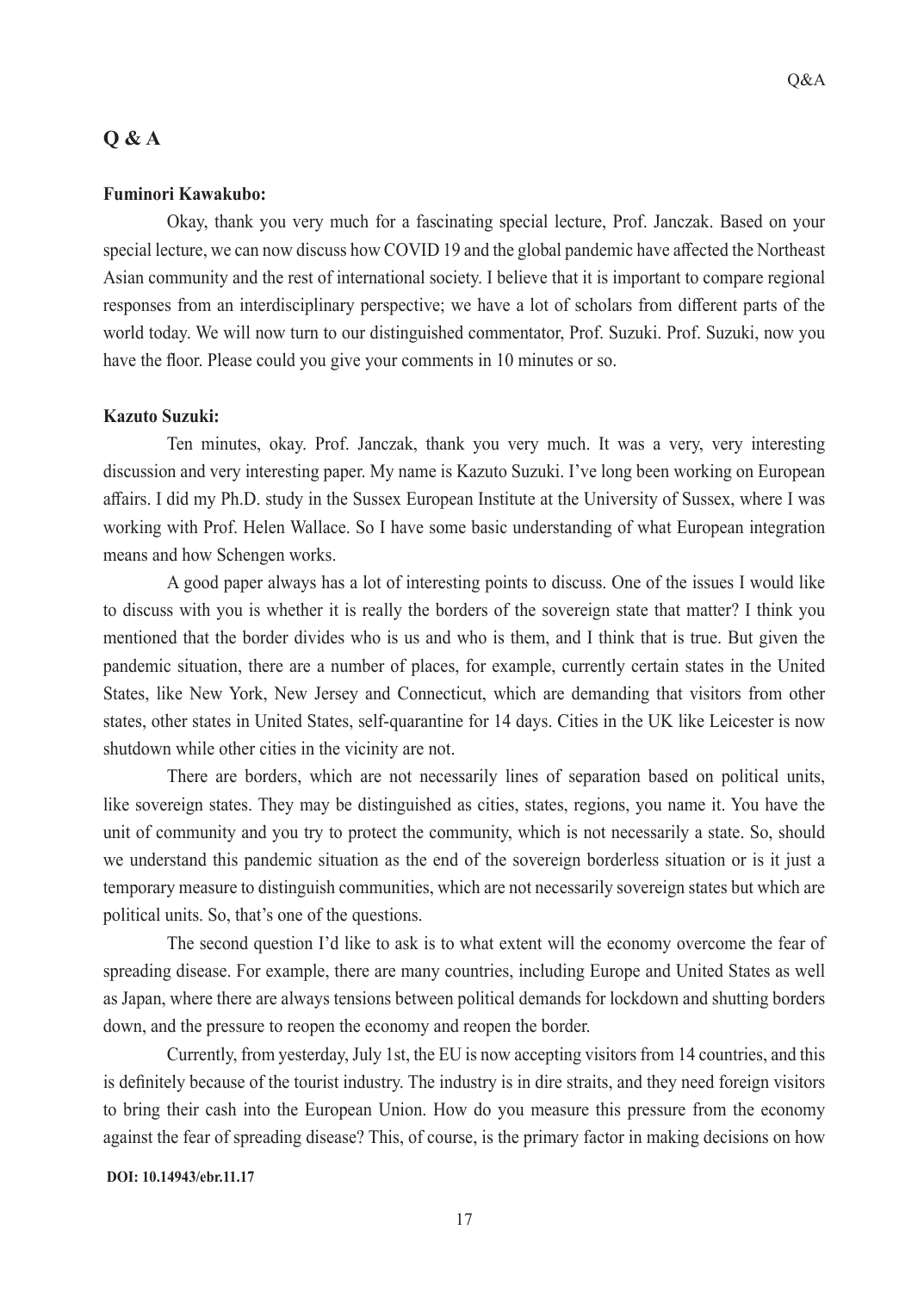to close borders or who can cross borders. For example, currently visitors from 14 countries including Japan are allowed to go into the EU but not from Russia, not from United States, not from Brazil. So, there are a number of cases in which there is a distinction between who is allowed in and who is not. The EU makes a sovereign decision to reopen the border. It's a semi-transparent border as a figure of speech.

What is also interesting is that the EU regards, you know, the state as a unit, because you can only check a passport to identify where he or she comes from. Whether you are from the states of New York or Texas or California or Florida can't really be distinguished if you are coming from the United States and have a US passport. Yet, the different levels of infection mean that this matters. If you are from New York, you are fine. If you are coming from Florida, you are not. If that is the case, it is also a question of borders, not just separating you and them, but also how to identify who they are. There are borders outside. So, let's call these third-party borders, that it's not about you and others, but it's about distinguishing A and B from outside. It is very interesting that this COVID-19 case is creating this sort of situation where you distinguish the people from their affiliation to the state. That was also a very interesting point that can be made.

The third point is the crisis of democracy, and it is certainly true that we appear to be in the midst of a crisis of democracy, of populism, et cetera. However, I also think it is interesting that the definition of us and them is based on the democratic system. You are a person who has a vote in this territory, for the government of this territory. If you are Polish, you cannot vote in the German election. You can only vote in the Polish election, even if you are a cross-border resident and work in Germany. Of course, if you are talking about the regional municipal election or European Parliament election, that's a different story, but when it comes to the national politics, still nationality is closely tied with democracy. In that sense, when the state re-borders, that may have implications: a re-definition or reemphasis on who you are and which political community you belong to. Interestingly, it is the physical distancing of closing the border that will refresh your sense of belonging within the state system. In that sense, it is interesting to see that you mentioned about functionalism, or neo-functionalism. I think one of the key issues about the discussion of neo-functionalism was the shift of loyalty to a higher political entity but at the end of the day, this re-bordering will remind you that you are still defined by the national level. You have to live together through national level politics. So, that is the third point. I have plenty of other smaller points to make but I'll stop here for the moment.

## **Fuminori Kawakubo:**

Okay, thank you very much for your comments, Prof. Suzuki. There will be questions from the floor, I think, so before Prof. Janczak replies to his comments, I'd like to collect a couple. Professor Chi?

# **Naomi Chi:**

Dr. Janczak, hello, it's nice to see you. Thank you for joining us today. It was a really interesting presentation, thank you. I'd like you to expand a little because you went through the slides quite quickly.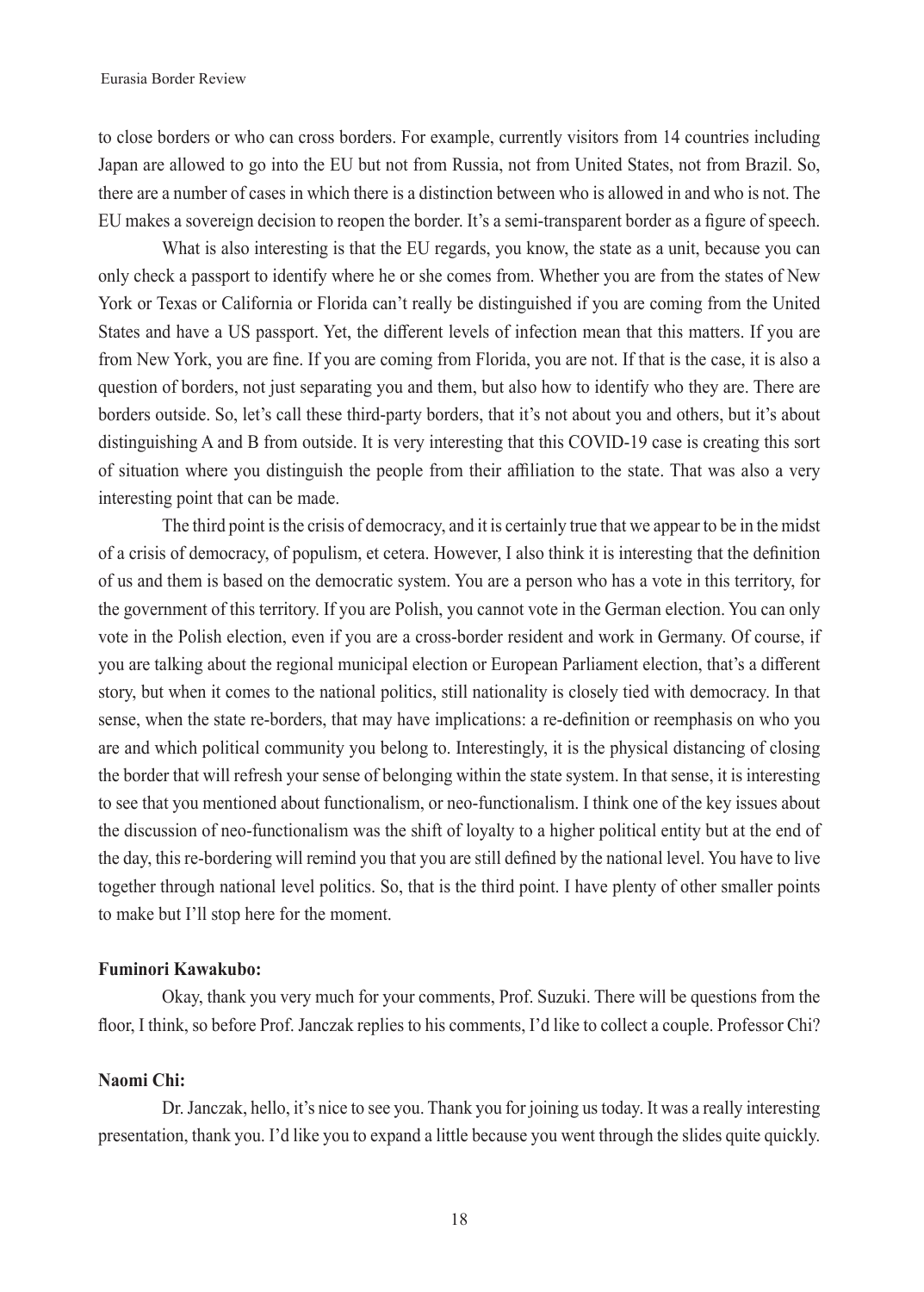I just wanted you to elaborate on one point. I was quite interested in the East-West divide, why is it that there are a lot more cases in the Western side of Europe, rather than the Eastern side of European. This of course coincides with the Iron Curtain, so if you could elaborate on that point, that would be great, thanks.

### **Fuminori Kawakubo:**

Thank you, Naomi-san. So, just the one question from the floor? Okay. Prof. Janczak, please engage with those points from Prof. Suzuki and Prof. Chi.

### **Jarosław Janczak:**

Yes, think you very much for all the questions and comments. First, let me try to answer or react to them in the sequence in which they were asked, with one small exception. Prof. Suzuki, the first question is about: is it only state borders, or are there other territorial units that are experiencing or contributing to this movement towards re-bordering?

Let me answer using two or three arguments. The first one is that when the pandemic started in East Asia, in China, and then spread to the region, the first reaction in the European public was that rebordering or closing borders, of states limiting mobility to that extent, would be absolutely unacceptable in Europe. But a mere month later, seemingly to everyone's surprise, Europeans did the same or even more with regards to what tools were used and how they were employed. There are of course numerous actors involved in re-bordering processes. Indeed, there are cities that are no-go zones because of the pandemic and so on. But still my key argument here would be that usually it is the states who are deciding what borders are set. At the end of the day, except in states where the political system is a federal one, like Germany, where the Länder, the regions, have some competence to determine how to deal with borders with regard to permeability there is a central authority decides that a specific city or region will be the one that you cannot enter or you cannot leave.

However, we have at least two interesting developments within this logic. The first one was something I also mentioned as an aside in the paper which is that sometimes, it is other states that determine which territorial units in a given state are affected by restrictions. Political decisions taken within one state have serious consequences for who is entitled to do what in another state. Just as an example, the Polish-Czech border was closed for some weeks. Then both sides decided they would let the other's nationals circulate across the border. However, the Czech authorities said that Poles with permanent residence in the region of Upper Silesia, which was experiencing the most severe outbreak in Poland, were not allowed to enter Czech Republic. It is actually the Czech central authorities who grant specific freedoms to Polish citizens depending where their permanent residence is.

We also see the opposite. At the Polish-German border, the situation was very interesting, just maybe two sentences on that, because the border was initially closed by the central authorities. Generally, on the German side, the commuters are from Poland, there are about 150,000 Poles – also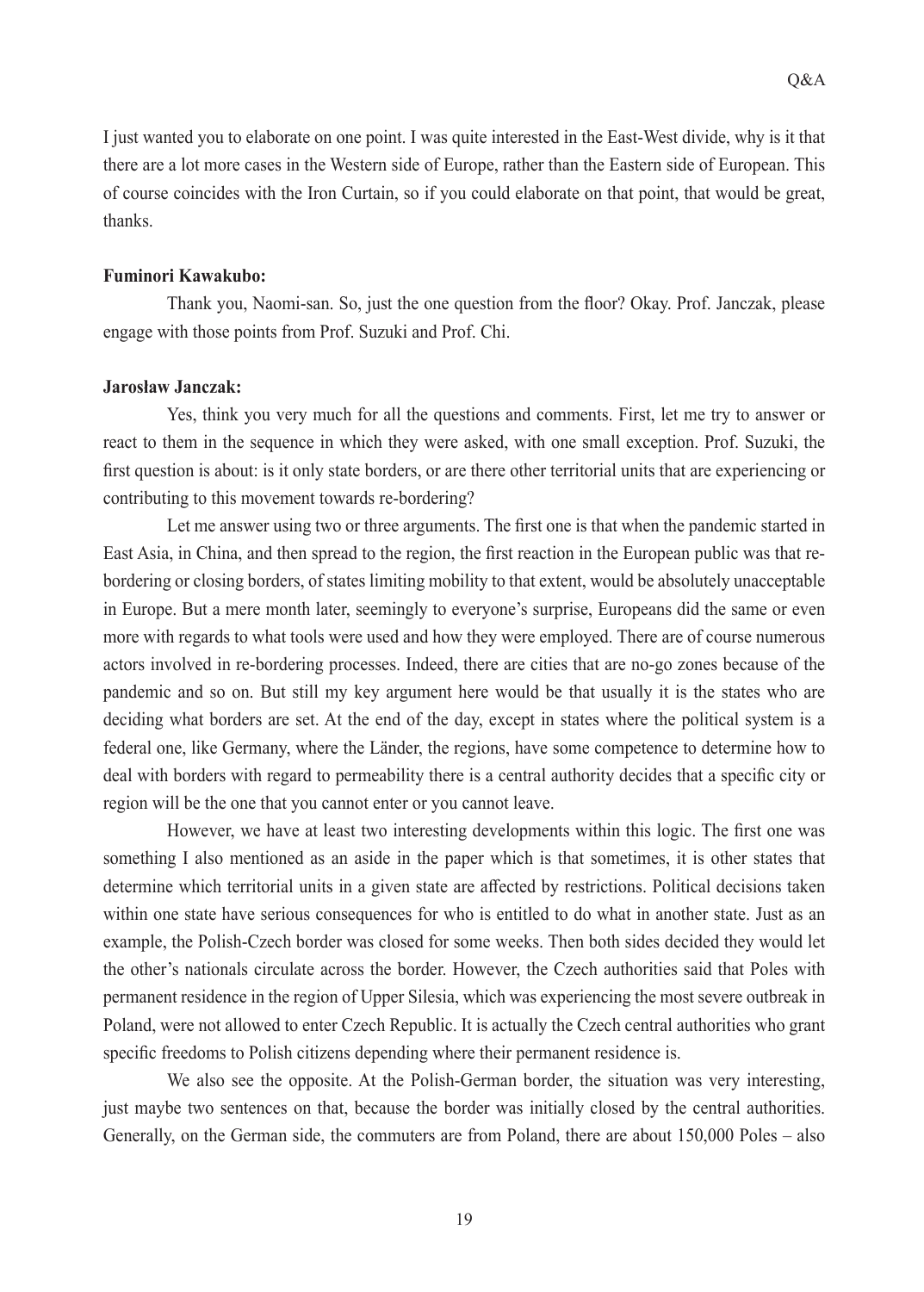some Germans, but mainly Poles - living on the Polish side of the border, and commuting every day to their workplaces on the German side of the border. The distances are short and so on. Both sides closed the border but the German side said, okay but cross-border commuters they can still circulate freely, but on the Polish side there is a 14 day quarantine obligation. So, you can go to work in Germany, you can go back to your home to Poland, but then you have to stay in Poland at your apartment for 14 days, so you cannot go back the next day. So what happened? People started to protest. The commuters began directing petitions to the Polish central authorities, but at the same time German entrepreneurs started to petition regional authorities in Germany, who were then petitioning the Polish central authorities. So we see suddenly a multilevel structure where, with regards the competence to decide, the border is closed or the border is open on the Polish side because of the central authorities, and the relations that exist between the people, the commuters, regional authorities in Germany, the Polish central authorities, and so on.

To make a long story short, I would still say that it is national and federal states and regional authorities that retain control over territory, executing exclusive competence in controlling human mobility. However, we are seeing signs that multilevel governance is in there. There are numerous actors who can at least try to influence the final decision. In the Polish-German border case, they were successful, because this quarantine obligation was ultimately abolished.

With regard to economic depression as a factor that overrides fear of the pandemic, yes, there is also a set of interesting developments. First of all, as you might know, what I presented is a general tendency in Europe, but there have been some exceptions, like the U.K. at the very beginning of the pandemic or Sweden until today. Swedes, or the Swedish government, basically said we are going to control pandemic, not to stop the pandemic. So almost no restrictions, especially related to economic activities, have been imposed on society. They call it a trust-based approach, where people are encouraged to behave themselves, but this resulted in an increase in the number of victims and then the neighboring states Finland and Denmark closed their borders with Sweden. So, at the end of the day, you don't need to close your own borders to be trapped. Sometimes, it is somebody else's decision but still the problem is that, I would say, we don't know if closing borders in order to suspend economic processes have been or are a good decision or a bad decision. How can you approach it methodologically, to calculate, for example, how many people died because of the pandemic per million inhabitants? But on the other hand, and this is the argument in many states, one could say, but how many will die because the economy is doing not as good as it did, and, consequently, the healthcare system is weaker, many businesses bankrupted, etc. Many people will no longer be offered social assistance and many, many other things. Indeed, there is a general tendency, most politicians say, we cannot afford a second lockdown, so even if there is a second wave, we cannot afford it.

Here, I would now like to somehow combine this question with what Prof. Chi asked about the East-West division. Because this is actually a question about the phantom border that appeared as a topic in the previous session as well. Definitely, the number of deaths is visibly much, much smaller in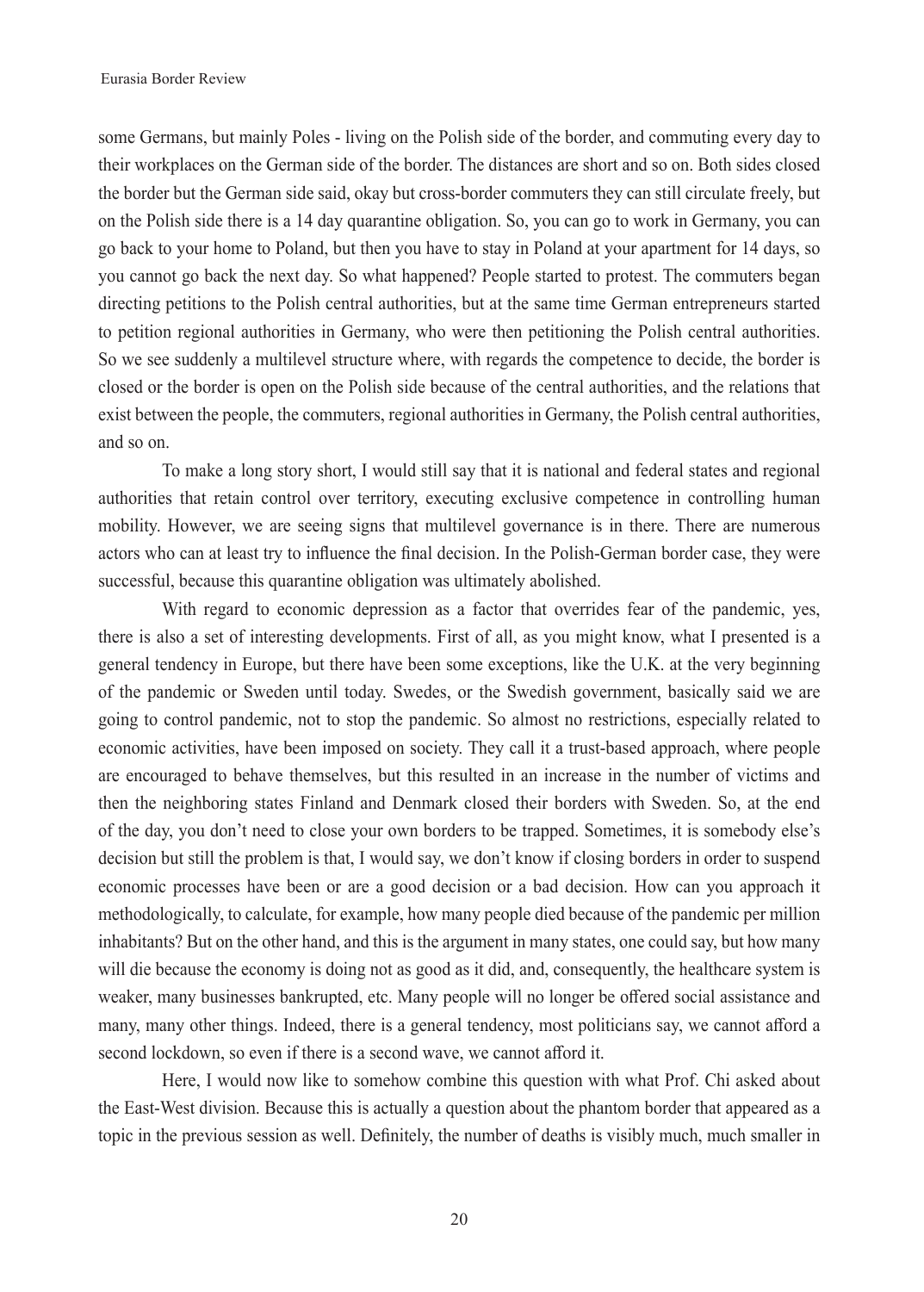what used to be the Eastern camp than what used to be the Western Europe.

Well, there are at least two explanations for how this no longer existing border between two systems is still influencing what is happening there? The first point, well, the eastern part of the European Union is still much less developed. If it is less developed, it means that its healthcare capacity is much more limited in comparison to what is the case in Western Europe. If this is the case, and both public opinion and political elites are aware of this fact, then they have reacted differently. So, instead of waiting for the number of people infected to grow and be sent to hospitals and so on, the decision was, well we cannot afford having hundreds of thousands of infected people because we simply do not have enough emergency units prepared to take care of them. As a result, the states of Eastern Europe almost immediately closed their borders, suspending university education, closing schools and so on, as soon as the first cases appeared within their borders. On the other hand, the Western European states, they waited, sometimes longer, sometimes shorter. In some cases, like in Germany, the number of victims is high but it is somehow under control, whereas for some like Italy or Spain, there were moments where it was a real national disaster.

There is also another hypothesis, very interesting but just a hypothesis, nobody can really confirm it yet. In the eastern camp, vaccination policy between 1945 and today was different than in Western Europe. In central and eastern parts of the continent, starting from the post-war time, and because of the communist system, vaccinations were obligatory. We have actually nowadays practically everyone immune to a wide spectrum of diseases. We are talking about three or four generations of people who were immune. Whereas in Western Europe, for different reasons, different climatic conditions, different perception of individual freedoms and so on, they usually were just recommended to people. This more medical hypothesis, well, this is actually the phantom border across the continent. East of the Berlin Wall medical healthcare or the vaccination policy resulted in different immunity levels than seen in the western part of the continent. Again, I'm not able to prove it or disprove it. I'm just putting it out there. You can easily see where the east-west border was located.

Then there are still two short remarks. About identifying who is them and who is us according to what criteria and so on; it is there in the paper, in the form of the concept of borders in motion. The concepts of liminality, permeability and durability of borders together with the general questions to which they give rise, who actually in Europe is negotiating borders, deciding borders? Where the borders are to be located, what is to be the border region and so on. I would still believe that it is nation states, after at least two, three decades of making borders more fuzzy that has decided to retake control and retake responsibility, but I would also insist on this occurring in competition with other actors, of multilevel governance being present there.

The question is especially with regard to the concept of liminality. If we do have a third space, you would have a space in between states, understood either literally or more figuratively. Remember, for example, the case of the cross-border commuters I noted at the Polish-German border, and then recognize that there are about 2 million of such people generally in Europe, so maybe they do form a sort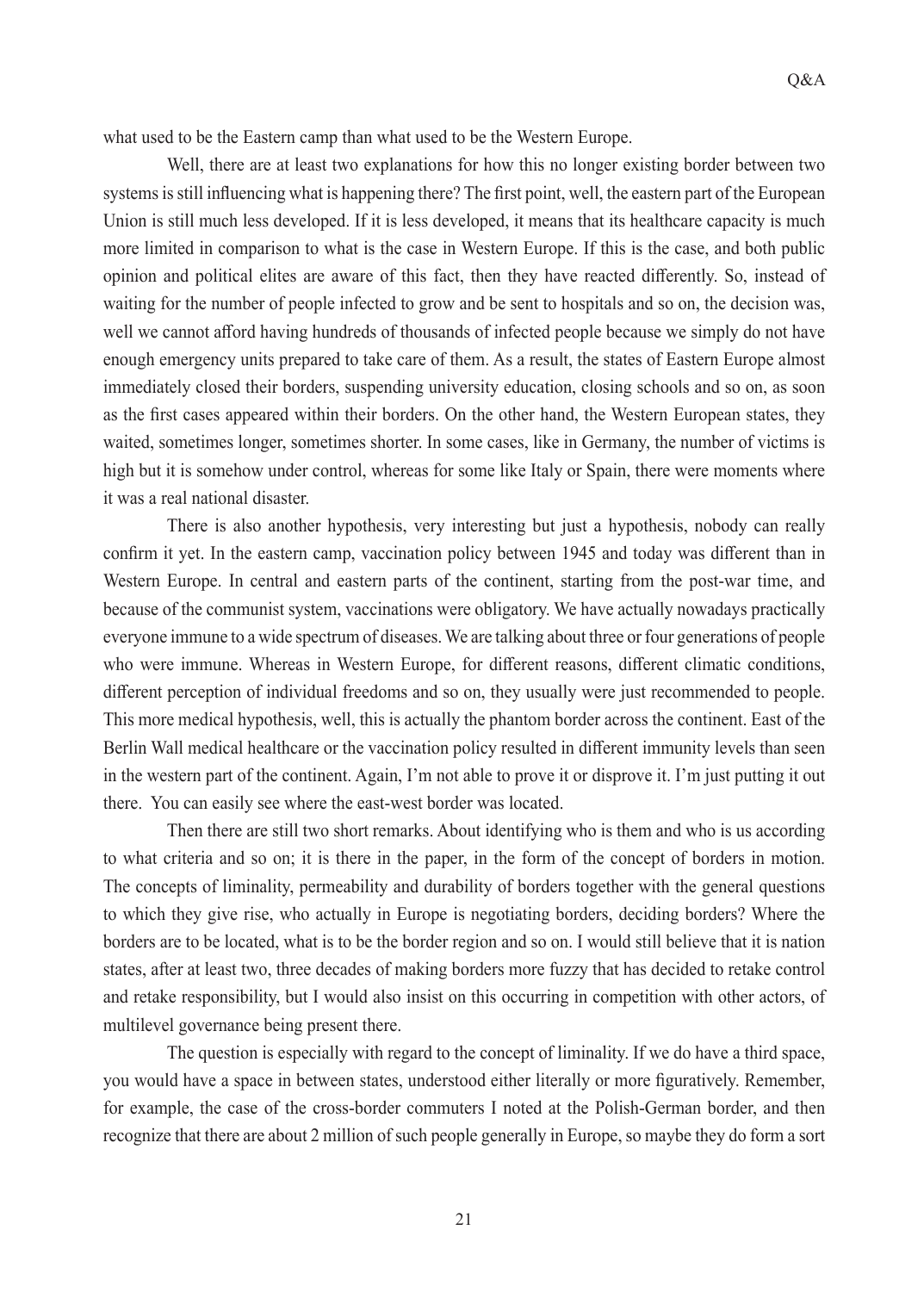of third space. They are the ones who cannot afford to agree with re-bordering because it undermines the very basis of their everyday material existence.

If this is the case, this has another interesting set of consequences for the logic of European integration processes. What the European spirit is about is normative dimensions. It's about looking for similarities, looking for common identities, but at the end of the day there are groups, as again the Polish-German case proves, which do not feel a togetherness with people living on their side of the border because they have economic interests on the other side of the border. So those working across borders were protesting, were against re-bordering, not because of identity but because of money. This means that maybe we need to revise the whole logic of international integration where interests and a whole neo-functional logics are the key driving forces, despite the fact that many politicians and most scholars have been asserting for decades that it's about something more. I think that has been a long answer, thank you.

# **Fuminori Kawakubo:**

Okay, thank you very much. We have 10 minutes more, so if anyone from the floor has any questions or comments?

# **Kazuto Suzuki:**

Can I make a comment on what Prof. Janczak said?

#### **Fuminori Kawakubo:**

Sure.

## **Kazuto Suzuki:**

Thank you very much for your comment and I think it was very useful, very fruitful. The points that you made about the cross-border workers, I think this is an interesting case, and that on the one hand people are working and living where they are for economic reasons. You are living in Poland and commuting to Germany because you are Polish and you have the attachment to the Poland. But, also you want to gain money by working in Germany. The European Union, or European integration, has been driven by not just identity, and not just neo-functionalist causes, but also a number of other factors, including prosperity or the creation the job opportunities. The whole idea of the single market is all about finding a new place to work. It happens to be cross-border, but at the end of the day, it is the objective of the single market. I think that is not surprising. I think the fact that as a result of their movement the Polish workers were exempted from the 14-day quarantine was very interesting.

I think one of the questions or thoughts coming to my mind is: "What would be the future of the European Union after this pandemic?" In some cases, you reestablish the concept of a trans-border single market logic, and people are going back to normal but in some cases, like Sweden, are very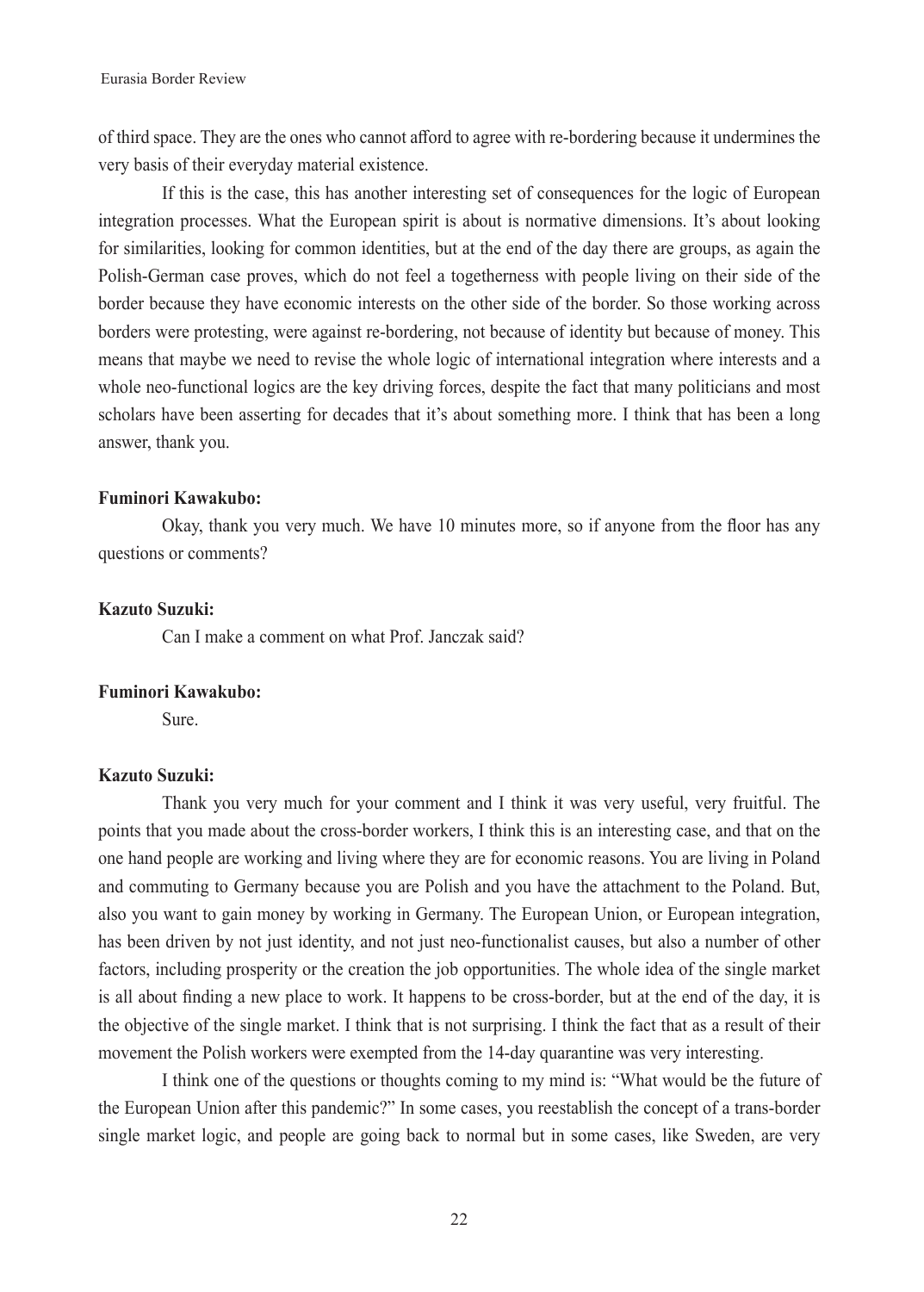interesting. For instance, Sweden opens its border but the countries around it close theirs. Even after the European Union allows free movement across its internal borders, Sweden remains an exception due to the surge of cases. What is interesting is that Denmark allows their people to go to Sweden and come back without any quarantine but those people who are living in Sweden are required to have a two-week quarantine if they enter in Denmark, so that's the double standard.

If these sorts of measures sporadically remain, differing from one place to another, and if there is no unified or uniform measures being introduced, how will this affect the future of European integration? It is hard to see because, on the one hand, the driving force of the single market and European integration is still there, despite the current anti-EU sentiments including BREXIT; still, there are reasons for reestablishing a single market, and there are reasons why people would want to go back to the single market. So, I think the European Union per se is not going to be dismantled because of this. But there are some spots, like Sweden, that can be identified as weakest links in the European Union as a whole. This is a sort of unevenness. In the past, there was unevenness, as well. For example, Denmark is not a member of the Euro, and Britain is now out of the EU but then was out of Schengen. This kind of unevenness existed, but it was largely due to the voluntary decisions of states. But I think in the case of Sweden, it is a consequence of the treatment of Sweden by other countries. So, it's a sort of reestablishment of de facto borders even though Sweden is voluntarily opening its border. I think this may be an interesting subject to discuss in the future. I will just raise it here.

# **Fuminori Kawakubo:**

Okay, please make it short Prof. Janczak, time is running out. Just a short reply.

## **Jarosław Janczak:**

Thank you very much for those remarks. Then I will just answer with three key arguments responding to those remarks. First of all, one of the concepts is, what is the internal dynamism of the European project. One idea says that the EU has been always developing because of various challenges and crisis. So, those who study the European Union, especially those closer to neo-functional logics, tend to think about development using the spillover model; the longer we integrate, the more integrated we are. It's a linear approach. But then if we take a look at the comments made by the neo-neofunctionalists, no it's not aligned; it's always a wave that is on average somehow a kind of line that is adding more and more to the integration project. Development problems regress, then progress again, and so on and so on.

The current situation including, for example, the case of Sweden, can be considered from this perspective. Maybe it is just another crisis, another spillback in the neo neo-functional logics. Sooner or later, as always happens, it will result in further acceleration. So from the perspective of this logic, borders will have to be reopened. There is no other solution, and maybe even we will then develop better solutions, more efficient mechanisms, on how to avoid similar problems in the future.